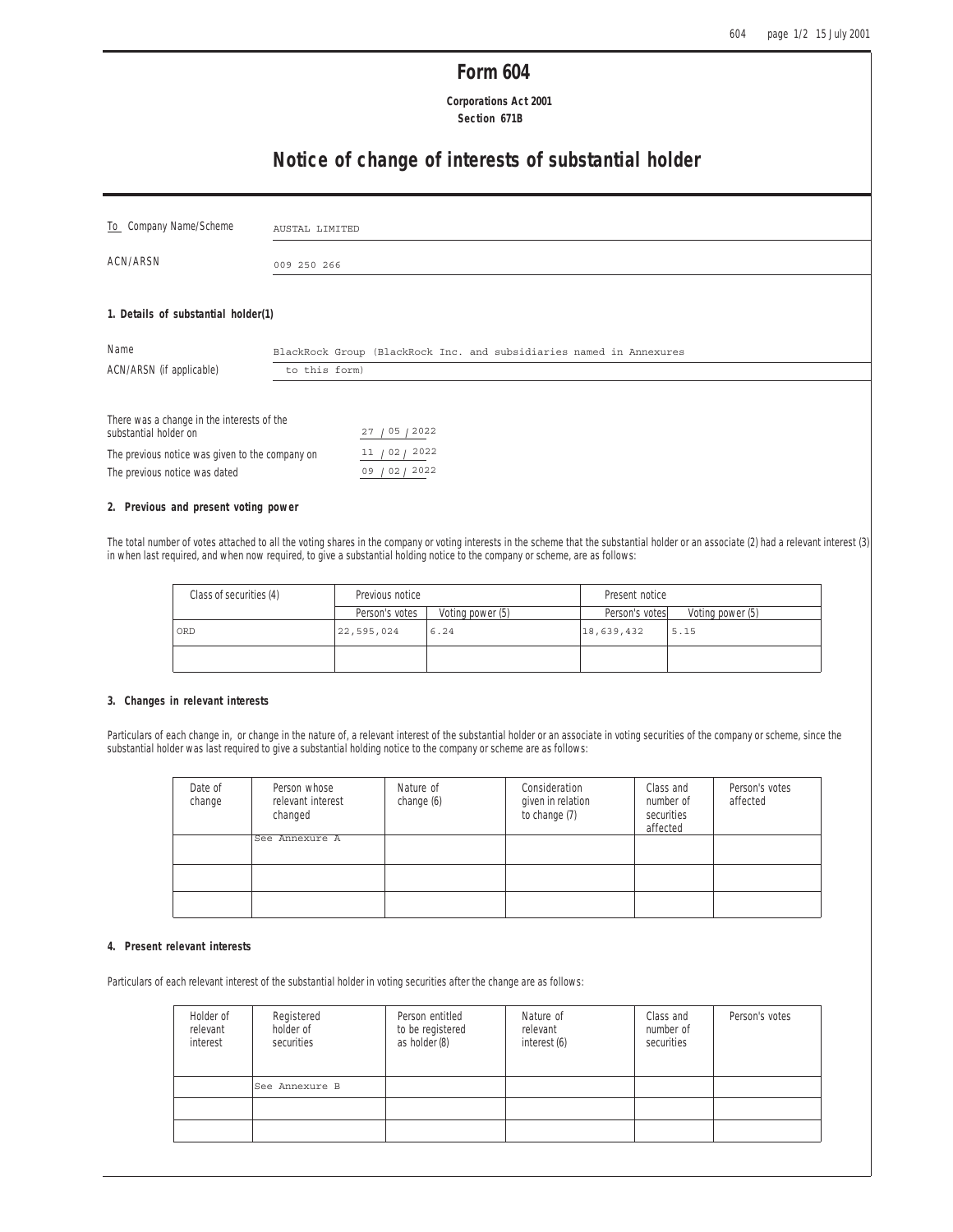#### **5. Changes in association**

The persons who have become associates (2) of, ceased to be associates of, or have changed the nature of their association (9) with, the substantial holder in relation to voting interests in the company or scheme are as follows:

| Name and ACN/ARSN (if applicable) | Nature of association |
|-----------------------------------|-----------------------|
|                                   |                       |
|                                   |                       |

### **6. Addresses**

The addresses of persons named in this form are as follows:

| Name       | Address |
|------------|---------|
| Annexure C |         |
|            |         |

## **Signature**

| print name casey Tyler | Capacity *Authorised Signatory |
|------------------------|--------------------------------|
|------------------------|--------------------------------|

### **sign here** date 01 / 06 /2022

\* At a meeting of the Board on 22 November 2013, the Directors resolved to approve the delegation of the preparation and lodgement of substantial shareholder notices on behalf of BlackRock Investment Management (Australia) Limited.

#### **DIRECTIONS**

- (1) If there are a number of substantial holders with similar or related relevant interests (eg. a corporation and its related corporations, or the manager and trustee of an equity trust), the names could be included in an annexure to the form. If the relevant interests of a group of persons are essentially similar, they may be referred to throughout the form as a specifically named group if the membership of each group, with the names and addresses of members is clearly set out in paragraph 6 of the form.
- (2) See the definition of "associate" in section 9 of the Corporations Act 2001.
- (3) See the definition of "relevant interest" in sections 608 and 671B(7) of the Corporations Act 2001.
- (4) The voting shares of a company constitute one class unless divided into separate classes.
- (5) The person's votes divided by the total votes in the body corporate or scheme multiplied by 100.
- (6) Include details of:
	- (a) any relevant agreement or other circumstances because of which the change in relevant interest occurred. If subsection 671B(4) applies, a copy of any document setting out the terms of any relevant agreement, and a statement by the person giving full and accurate details of any contract, scheme or arrangement, must accompany this form, together with a written statement certifying this contract, scheme or arrangement; and
	- (b) any qualification of the power of a person to exercise, control the exercise of, or influence the exercise of, the voting powers or disposal of the securities to which the relevant interest relates (indicating clearly the particular securities to which the qualification applies).

See the definition of "relevant agreement" in section 9 of the Corporations Act 2001.

- (7) Details of the consideration must include any and all benefits, money and other, that any person from whom a relevant interest was acquired has, or may, becom`e entitled to receive in relation to that acquisition. Details must be included even if the benefit is conditional on the happening or not of a contingency. Details must be included of any benefit paid on behalf of the substantial holder or its associate in relation to the acquisitions, even if they are not paid directly to the person from whom the relevant interest was acquired.
- (8) If the substantial holder is unable to determine the identity of the person (eg. if the relevant interest arises because of an option) write "unknown".
- (9) Give details, if appropriate, of the present association and any change in that association since the last substantial holding notice.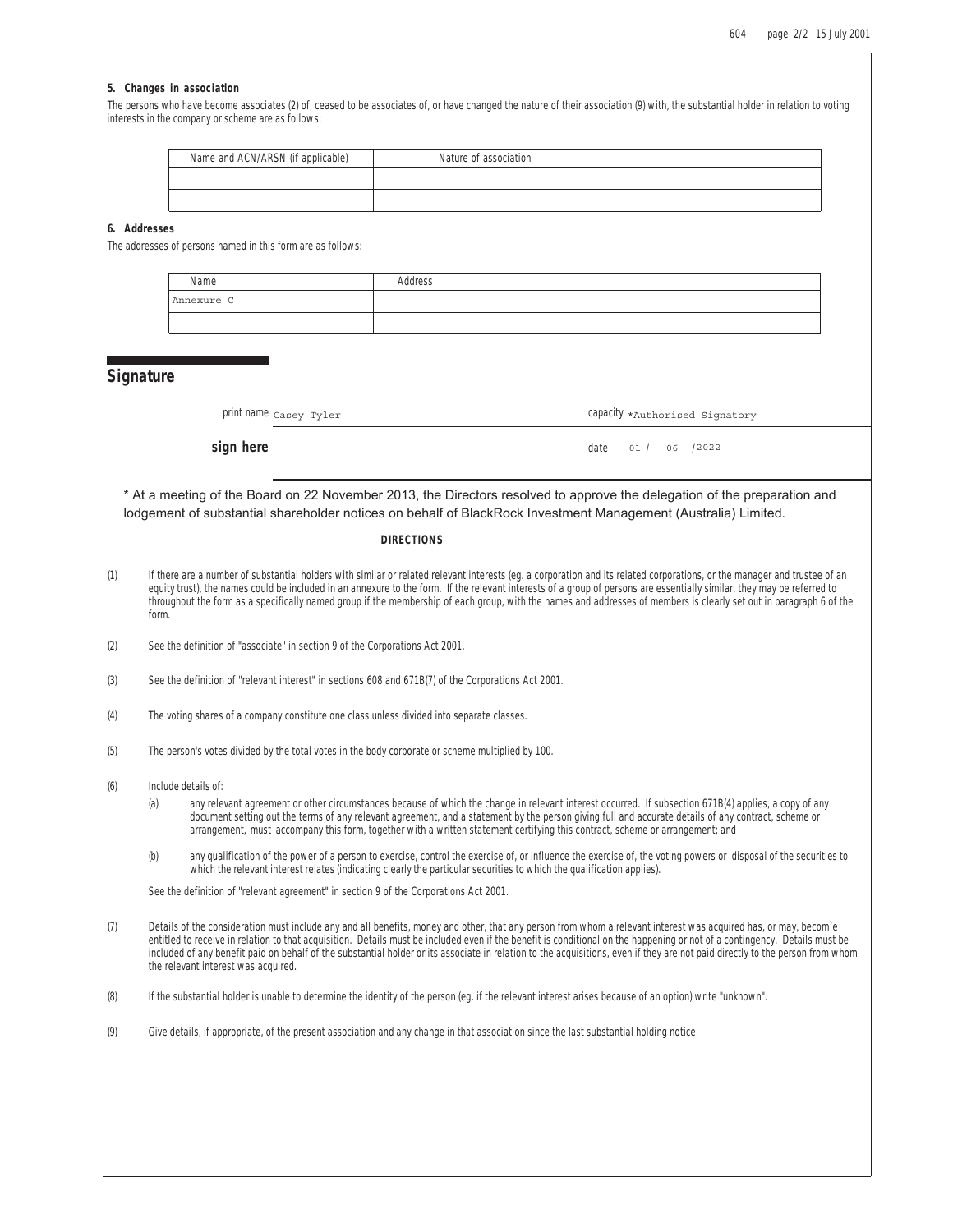This is Annexure A of 2 pages referred to in form 604 Notice of change of interests of substantial shareholder

|                             | 01-Jun-22 |
|-----------------------------|-----------|
| Casey Tyler,                | Date      |
| <b>Authorised Signatory</b> |           |

**5. Consideration**

| <b>AUSTAL LIMITED (ASB)</b> |                                                                       |             |                                                                            |            |                                                   |            |                               |  |  |
|-----------------------------|-----------------------------------------------------------------------|-------------|----------------------------------------------------------------------------|------------|---------------------------------------------------|------------|-------------------------------|--|--|
| Date of Change              | Person whose relevant interest<br>changed                             |             | Nature of change (6) /<br>Consideration given in relation to<br>change (7) | <b>CCY</b> | <b>Class and number of</b><br>securities affected |            | Person's<br>votes<br>affected |  |  |
| 11-Feb-22                   | <b>BlackRock Advisors (UK) Limited</b>                                | on mkt buy  | 2.02                                                                       | <b>AUD</b> | ORD                                               | 449        | 449                           |  |  |
| 16-Feb-22                   | <b>BlackRock Investment Management</b><br>(Australia) Limited         | on mkt buy  | 2.02                                                                       | <b>AUD</b> | ORD                                               | 2,029      | 2,029                         |  |  |
| 16-Feb-22                   | <b>BlackRock Advisors (UK) Limited</b>                                | on mkt buy  | 2.02                                                                       | <b>AUD</b> | ORD                                               | 898        | 898                           |  |  |
| 17-Feb-22                   | <b>BlackRock Investment Management</b><br>(Australia) Limited         | on mkt sell | 2.04                                                                       | <b>AUD</b> | ORD                                               | $-97,923$  | $-97,923$                     |  |  |
| 17-Feb-22                   | <b>BlackRock Investment Management</b><br>(Australia) Limited         | on mkt sell | 2.01                                                                       | <b>AUD</b> | ORD                                               | -398,336   | $-398,336$                    |  |  |
| 18-Feb-22                   | <b>BlackRock Fund Advisors</b>                                        | on mkt buy  | 2.02                                                                       | <b>AUD</b> | ORD                                               | 6,844      | 6,844                         |  |  |
| 22-Feb-22                   | BlackRock Investment Management (UK)<br>Limited                       | on mkt buy  | 1.96                                                                       | <b>AUD</b> | ORD                                               | 37,761     | 37,761                        |  |  |
| 24-Feb-22                   | <b>BlackRock Fund Advisors</b>                                        | in specie   | n/a                                                                        | <b>AUD</b> | ORD                                               | 1,683      | 1,683                         |  |  |
| 24-Feb-22                   | <b>BlackRock Advisors (UK) Limited</b>                                | on mkt buy  | 1.95                                                                       | <b>AUD</b> | ORD                                               | 1,347      | 1,347                         |  |  |
| 25-Feb-22                   | <b>BlackRock Fund Advisors</b>                                        | in specie   | n/a                                                                        | <b>AUD</b> | ORD                                               | 6,300      | 6,300                         |  |  |
| 25-Feb-22                   | <b>BlackRock Advisors (UK) Limited</b>                                | on mkt buy  | 1.92                                                                       | <b>AUD</b> | ORD                                               | 449        | 449                           |  |  |
| 28-Feb-22                   | <b>BlackRock Investment Management</b><br>(Australia) Limited         | on mkt sell | 1.87                                                                       | <b>AUD</b> | ORD                                               | $-16,331$  | $-16,331$                     |  |  |
| 28-Feb-22                   | <b>BlackRock Investment Management</b><br>(Australia) Limited         | on mkt buy  | 1.92                                                                       | <b>AUD</b> | ORD                                               | 2,008      | 2,008                         |  |  |
| 28-Feb-22                   | <b>BlackRock Advisors (UK) Limited</b>                                | on mkt sell | 1.92                                                                       | <b>AUD</b> | ORD                                               | $-12,308$  | $-12,308$                     |  |  |
| 28-Feb-22                   | BlackRock Investment Management (UK)<br>Limited                       | on mkt sell | 1.92                                                                       | <b>AUD</b> | ORD                                               | $-10,671$  | $-10,671$                     |  |  |
| 28-Feb-22                   | <b>BlackRock Advisors (UK) Limited</b>                                | on mkt sell | 1.92                                                                       | <b>AUD</b> | ORD                                               | $-9,248$   | $-9,248$                      |  |  |
| 28-Feb-22                   | BlackRock Institutional Trust Company,<br><b>National Association</b> | on mkt sell | 1.92                                                                       | <b>AUD</b> | ORD                                               | $-9,441$   | $-9,441$                      |  |  |
| 28-Feb-22                   | <b>BlackRock Fund Advisors</b>                                        | in specie   | n/a                                                                        | <b>AUD</b> | ORD                                               | 75,284     | 75,284                        |  |  |
| 01-Mar-22                   | <b>BlackRock Fund Advisors</b>                                        | in specie   | n/a                                                                        | <b>AUD</b> | ORD                                               | $-3,310$   | $-3,310$                      |  |  |
| 03-Mar-22                   | <b>BlackRock Investment Management</b><br>(Australia) Limited         | on mkt sell | 1.97                                                                       | <b>AUD</b> | <b>ORD</b>                                        | $-21,959$  | $-21,959$                     |  |  |
| 07-Mar-22                   | <b>BlackRock Investment Management</b><br>(Australia) Limited         | on mkt sell | 1.93                                                                       | <b>AUD</b> | ORD                                               | $-2,029$   | $-2,029$                      |  |  |
| 11-Mar-22                   | <b>BlackRock Investment Management</b><br>(Australia) Limited         | in specie   | n/a                                                                        | <b>AUD</b> | ORD                                               | 65,394     | 65,394                        |  |  |
| 11-Mar-22                   | <b>BlackRock Investment Management</b><br>(Australia) Limited         | on mkt buy  | 1.97                                                                       | <b>AUD</b> | ORD                                               | 118,539    | 118,539                       |  |  |
| 14-Mar-22                   | <b>BlackRock Investment Management</b><br>(Australia) Limited         | on mkt buy  | 2.03                                                                       | <b>AUD</b> | ORD                                               | 85,844     | 85,844                        |  |  |
| 14-Mar-22                   | <b>BlackRock Fund Advisors</b>                                        | in specie   | n/a                                                                        | <b>AUD</b> | ORD                                               | 12,005     | 12,005                        |  |  |
| 15-Mar-22                   | <b>BlackRock Fund Advisors</b>                                        | in specie   | n/a                                                                        | <b>AUD</b> | ORD                                               | $-1,176$   | $-1,176$                      |  |  |
| 15-Mar-22                   | <b>BlackRock Advisors (UK) Limited</b>                                | on mkt sell | 2.06                                                                       | <b>AUD</b> | ORD                                               | $-1,796$   | $-1,796$                      |  |  |
| 16-Mar-22                   | <b>BlackRock Fund Advisors</b>                                        | in specie   | n/a                                                                        | <b>AUD</b> | ORD                                               | $-3,310$   | $-3,310$                      |  |  |
| 16-Mar-22                   | <b>BlackRock Fund Advisors</b>                                        | in specie   | n/a                                                                        | <b>AUD</b> | ORD                                               | $-8,275$   | $-8,275$                      |  |  |
| 16-Mar-22                   | BlackRock Investment Management (UK)<br>Limited                       | on mkt sell | 2.01                                                                       | <b>AUD</b> | ORD                                               | $-46,880$  | $-46,880$                     |  |  |
| 18-Mar-22                   | <b>BlackRock Investment Management</b><br>(Australia) Limited         | on mkt buy  | 2.04                                                                       | <b>AUD</b> | ORD                                               | 51,181     | 51,181                        |  |  |
| $\overline{18}$ -Mar-22     | <b>BlackRock Investment Management</b><br>(Australia) Limited         | on mkt sell | 2.04                                                                       | <b>AUD</b> | ORD                                               | $-7,792$   | $-7,792$                      |  |  |
| 18-Mar-22                   | <b>BlackRock Investment Management</b><br>(Australia) Limited         | on mkt buy  | 2.04                                                                       | <b>AUD</b> | ORD                                               | 7,792      | 7,792                         |  |  |
| 21-Mar-22                   | <b>BlackRock Fund Advisors</b>                                        | in specie   | n/a                                                                        | <b>AUD</b> | ORD                                               | $-391$     | $-391$                        |  |  |
| 22-Mar-22                   | <b>BlackRock Investment Management</b><br>(Australia) Limited         | in specie   | n/a                                                                        | <b>AUD</b> | <b>ORD</b>                                        | 51,806     | 51,806                        |  |  |
| 23-Mar-22                   | <b>BlackRock Fund Advisors</b>                                        | in specie   | n/a                                                                        | <b>AUD</b> | ORD                                               | $-6,616$   | $-6,616$                      |  |  |
| 24-Mar-22                   | <b>BlackRock Fund Advisors</b>                                        | in specie   | n/a                                                                        | <b>AUD</b> | ORD                                               | 1,392      | 1,392                         |  |  |
| 24-Mar-22                   | <b>BlackRock Investment Management</b><br>(Australia) Limited         | on mkt sell | 1.80                                                                       | <b>AUD</b> | ORD                                               | $-876,686$ | -876,686                      |  |  |
| 24-Mar-22                   | <b>BlackRock Investment Management</b><br>(Australia) Limited         | on mkt sell | 1.80                                                                       | <b>AUD</b> | ORD                                               | $-71,092$  | $-71,092$                     |  |  |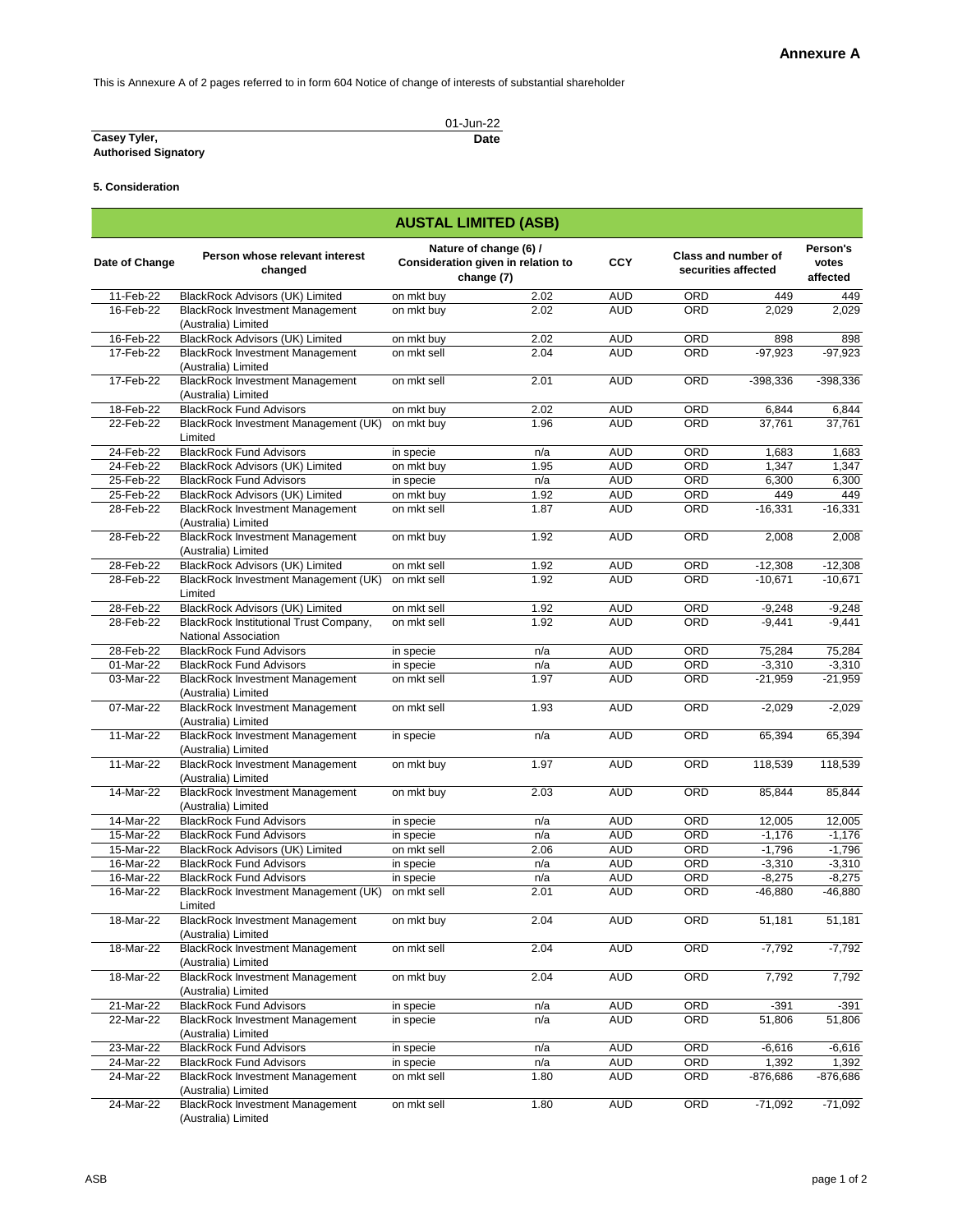| Date of Change         | Person whose relevant interest<br>changed                                                       |                         | Nature of change (6) /<br>Consideration given in relation to<br>change (7) | <b>CCY</b>               |            | <b>Class and number of</b><br>securities affected | Person's<br>votes<br>affected |
|------------------------|-------------------------------------------------------------------------------------------------|-------------------------|----------------------------------------------------------------------------|--------------------------|------------|---------------------------------------------------|-------------------------------|
| 24-Mar-22              | <b>BlackRock Investment Management</b><br>(Australia) Limited                                   | on mkt sell             | 1.80                                                                       | <b>AUD</b>               | ORD        | $-1,572,471$                                      | $-1,572,471$                  |
| 24-Mar-22              | <b>BlackRock Investment Management</b><br>(Australia) Limited                                   | on mkt sell             | 1.80                                                                       | <b>AUD</b>               | ORD        | $-203,143$                                        | $-203,143$                    |
| 24-Mar-22              | <b>BlackRock Investment Management</b><br>(Australia) Limited                                   | on mkt sell             | 1.80                                                                       | <b>AUD</b>               | ORD        | $-73,302$                                         | $-73,302$                     |
| 30-Mar-22              | <b>BlackRock Fund Advisors</b>                                                                  | in specie               | n/a                                                                        | <b>AUD</b>               | ORD        | $-5,028$                                          | $-5,028$                      |
| 30-Mar-22              | <b>BlackRock Fund Advisors</b>                                                                  | in specie               | n/a                                                                        | <b>AUD</b>               | ORD        | $-16,760$                                         | $-16,760$                     |
| 30-Mar-22              | <b>BlackRock Investment Management</b><br>(Australia) Limited                                   | on mkt sell             | 1.89                                                                       | <b>AUD</b>               | ORD        | $-141,005$                                        | $-141,005$                    |
| 30-Mar-22              | <b>BlackRock Investment Management</b><br>(Australia) Limited                                   | on mkt sell             | 1.87                                                                       | <b>AUD</b>               | ORD        | $-46,007$                                         | $-46,007$                     |
| 30-Mar-22              | <b>BlackRock Fund Advisors</b>                                                                  | in specie               | n/a                                                                        | <b>AUD</b>               | ORD        | $-21,788$                                         | $-21,788$                     |
| 31-Mar-22              | <b>BlackRock Fund Advisors</b>                                                                  | in specie               | n/a                                                                        | <b>AUD</b>               | ORD        | $-3,388$                                          | $-3,388$                      |
| 31-Mar-22              | <b>BlackRock Fund Advisors</b>                                                                  | in specie               | n/a                                                                        | <b>AUD</b>               | ORD        | $-3,388$                                          | $-3,388$                      |
| 31-Mar-22              | <b>BlackRock Investment Management</b><br>(Australia) Limited                                   | on mkt sell             | 1.88                                                                       | <b>AUD</b>               | ORD        | $-10,521$                                         | $-10,521$                     |
| 31-Mar-22              | <b>BlackRock Investment Management</b><br>(Australia) Limited                                   | on mkt sell             | 1.88                                                                       | <b>AUD</b>               | ORD        | $-132,087$                                        | $-132,087$                    |
| 31-Mar-22              | <b>BlackRock Investment Management</b><br>(Australia) Limited                                   | on mkt sell             | 1.88                                                                       | <b>AUD</b>               | ORD        | $-192,404$                                        | $-192,404$                    |
| 31-Mar-22              | BlackRock Institutional Trust Company,<br>National Association                                  | on mkt buy              | 1.89                                                                       | <b>AUD</b>               | ORD        | 25,086                                            | 25,086                        |
| 04-Apr-22              | <b>BlackRock Investment Management</b><br>(Australia) Limited                                   | on mkt buy              | 1.91                                                                       | <b>AUD</b>               | ORD        | 109,605                                           | 109,605                       |
| 05-Apr-22              | <b>BlackRock Fund Advisors</b>                                                                  | in specie               | n/a                                                                        | <b>AUD</b>               | ORD        | $-8,415$                                          | $-8,415$                      |
| 05-Apr-22              | <b>BlackRock Investment Management</b><br>(Australia) Limited                                   | on mkt buy              | 1.92                                                                       | <b>AUD</b>               | ORD        | 6,116                                             | 6,116                         |
| 05-Apr-22              | <b>BlackRock Fund Advisors</b>                                                                  | in specie               | n/a                                                                        | <b>AUD</b>               | ORD        | $-21,879$                                         | $-21,879$                     |
| 08-Apr-22              | <b>BlackRock Fund Advisors</b>                                                                  | in specie               | n/a                                                                        | <b>AUD</b>               | ORD        | 4,158                                             | 4,158                         |
| 11-Apr-22              | <b>BlackRock Investment Management</b><br>(Australia) Limited                                   | on mkt buy              | 1.90                                                                       | <b>AUD</b>               | ORD        | 6,024                                             | 6,024                         |
| 13-Apr-22              | BlackRock Asset Management North Asia on mkt sell<br>Limited                                    |                         | 1.93                                                                       | <b>AUD</b>               | ORD        | $-31,514$                                         | $-31,514$                     |
| 19-Apr-22              | <b>BlackRock Advisors (UK) Limited</b>                                                          | on mkt buy              | 2.04                                                                       | <b>AUD</b>               | ORD        | 449                                               | 449                           |
| 19-Apr-22              | <b>BlackRock Fund Advisors</b>                                                                  | on mkt buy              | 2.04                                                                       | <b>AUD</b>               | <b>ORD</b> | 3,194                                             | 3,194                         |
| 19-Apr-22<br>20-Apr-22 | <b>BlackRock Fund Advisors</b><br><b>BlackRock Investment Management</b><br>(Australia) Limited | in specie<br>on mkt buy | n/a<br>1.99                                                                | <b>AUD</b><br><b>AUD</b> | ORD<br>ORD | $-13,352$<br>2,008                                | $-13,352$<br>2,008            |
| 26-Apr-22              | <b>BlackRock Fund Advisors</b>                                                                  | in specie               | n/a                                                                        | <b>AUD</b>               | ORD        | $-8,340$                                          | $-8,340$                      |
| 26-Apr-22              | <b>BlackRock Fund Advisors</b>                                                                  | in specie               | n/a                                                                        | <b>AUD</b>               | ORD        | 5,136                                             | 5,136                         |
| 26-Apr-22              | BlackRock Advisors (UK) Limited                                                                 | on mkt buy              | 2.00                                                                       | <b>AUD</b>               | ORD        | 449                                               | 449                           |
| 03-May-22              | <b>BlackRock Fund Advisors</b>                                                                  | in specie               | n/a                                                                        | <b>AUD</b>               | ORD        | 11,984                                            | 11,984                        |
| 03-May-22              | <b>BlackRock Fund Advisors</b>                                                                  | in specie               | n/a                                                                        | <b>AUD</b>               | ORD        | $-3,400$                                          | $-3,400$                      |
| 04-May-22              | <b>BlackRock Fund Advisors</b>                                                                  | in specie               | n/a                                                                        | <b>AUD</b>               | ORD        | 1,173                                             | 1,173                         |
| 04-May-22              | <b>BlackRock Fund Advisors</b>                                                                  | in specie               | n/a                                                                        | <b>AUD</b>               | ORD        | $-13,336$                                         | $-13,336$                     |
| 05-May-22              | BlackRock Investment Management (UK)<br>Limited                                                 | on mkt sell             | 2.05                                                                       | <b>AUD</b>               | ORD        | $-11,096$                                         | $-11,096$                     |
| 05-May-22              | BlackRock Advisors (UK) Limited                                                                 | on mkt buy              | 2.10                                                                       | <b>AUD</b>               | ORD        | 1,347                                             | 1,347                         |
| 06-May-22              | <b>BlackRock Investment Management</b><br>(Australia) Limited                                   | on mkt sell             | 2.03                                                                       | <b>AUD</b>               | ORD        | $-17,613$                                         | $-17,613$                     |
| 06-May-22              | <b>BlackRock Investment Management</b><br>(Australia) Limited                                   | on mkt sell             | 2.03                                                                       | <b>AUD</b>               | ORD        | $-3,914$                                          | $-3,914$                      |
| 09-May-22              | <b>BlackRock Investment Management</b><br>(Australia) Limited                                   | on mkt sell             | 1.95                                                                       | <b>AUD</b>               | ORD        | $-13,699$                                         | $-13,699$                     |
| 09-May-22              | <b>BlackRock Fund Advisors</b>                                                                  | in specie               | n/a                                                                        | <b>AUD</b>               | ORD        | $-16,990$                                         | $-16,990$                     |
| 11-May-22              | <b>BlackRock Fund Advisors</b>                                                                  | in specie               | n/a                                                                        | <b>AUD</b>               | ORD        | $-9,256$                                          | $-9,256$                      |
| 12-May-22              | <b>BlackRock Fund Advisors</b>                                                                  | in specie               | n/a                                                                        | <b>AUD</b>               | ORD        | 5,136                                             | 5,136                         |
| 12-May-22              | <b>BlackRock Fund Advisors</b>                                                                  | in specie               | n/a                                                                        | <b>AUD</b>               | ORD        | 1,176                                             | 1,176                         |
| 12-May-22              | BlackRock Advisors (UK) Limited                                                                 | on mkt sell             | 1.95                                                                       | <b>AUD</b>               | ORD        | $-36,825$                                         | $-36,825$                     |
| 18-May-22              | <b>BlackRock Investment Management</b><br>(Australia) Limited                                   | in specie               | n/a                                                                        | <b>AUD</b>               | ORD        | $-31,863$                                         | $-31,863$                     |
| 18-May-22              | <b>BlackRock Fund Advisors</b>                                                                  | in specie               | n/a                                                                        | <b>AUD</b>               | ORD        | 3,424                                             | 3,424                         |
| 18-May-22              | <b>BlackRock Investment Management</b><br>(Australia) Limited                                   | on mkt sell             | 2.02                                                                       | <b>AUD</b>               | ORD        | $-1,957$                                          | $-1,957$                      |
| 26-May-22              | <b>BlackRock Investment Management</b><br>(Australia) Limited                                   | on mkt sell             | 1.99                                                                       | <b>AUD</b>               | ORD        | $-52,631$                                         | $-52,631$                     |
| 27-May-22              | <b>BlackRock Investment Management</b>                                                          | on mkt sell             | 1.99                                                                       | <b>AUD</b>               | ORD        | $-10,253$                                         | $-10,253$                     |
| 27-May-22              | (Australia) Limited<br><b>BlackRock Investment Management</b><br>(Australia) Limited            | on mkt sell             | 1.99                                                                       | <b>AUD</b>               | ORD        | $-337,867$                                        | $-337,867$                    |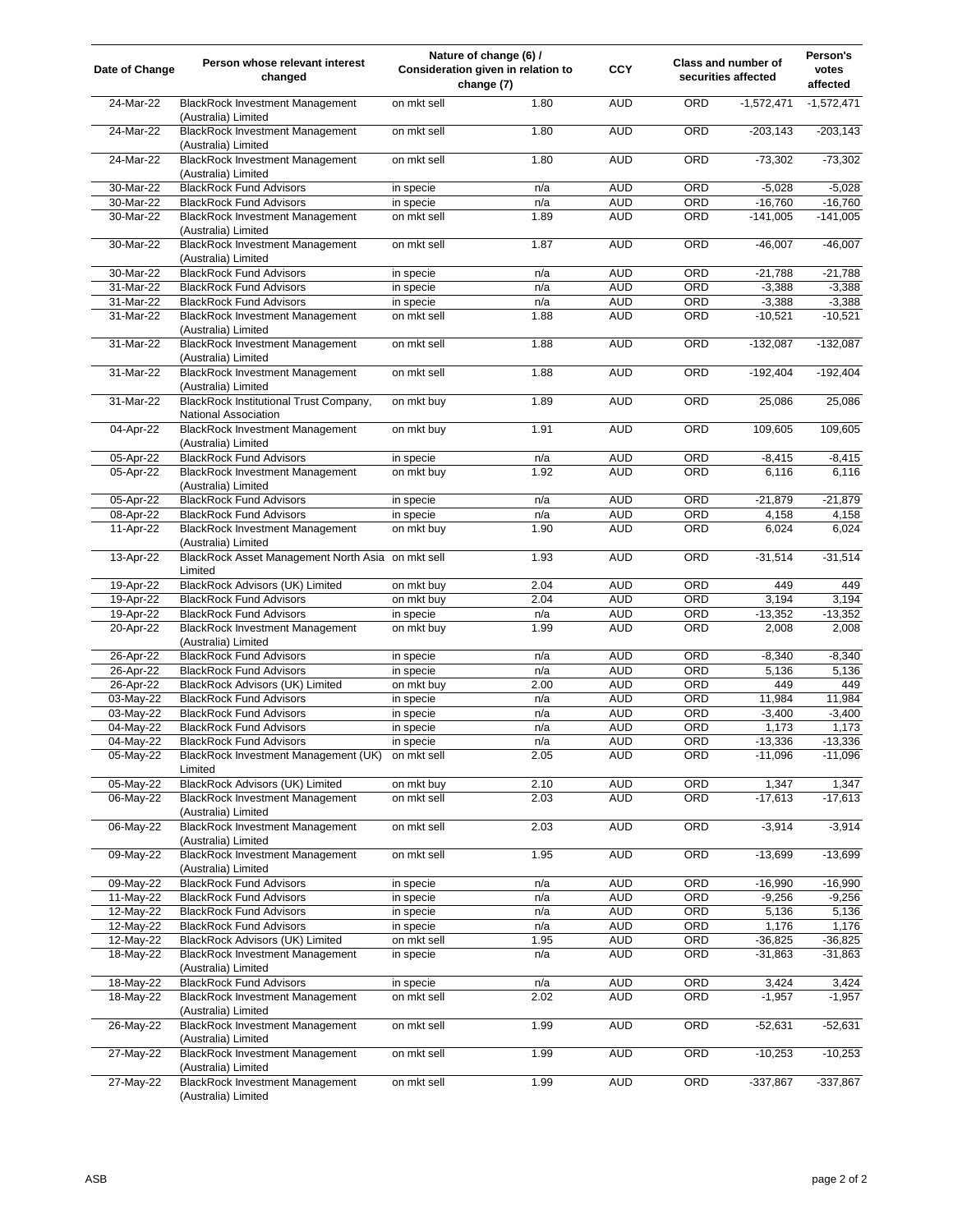# This is Annexure B of 4 pages referred to in form 604 Notice of change of interests of substantial shareholder **Annexure B**

#### 01-Jun-22 **Casey Tyler, Authorised Signatory Date**

**4. Details of present registered holders**

| <b>Holder of Relevant</b><br><b>Interests</b>              | <b>Registered Holder of</b><br><b>Securities</b>      | Person entitled to be<br>Nature of Relevant Interest (6)<br>registered as holder (8) |                                                                                                                                                           | Class and number of<br><b>Securities</b> |         | Person's<br>votes | Nature of<br>Association         |
|------------------------------------------------------------|-------------------------------------------------------|--------------------------------------------------------------------------------------|-----------------------------------------------------------------------------------------------------------------------------------------------------------|------------------------------------------|---------|-------------------|----------------------------------|
| BlackRock Advisors (UK)<br>Limited                         | <b>SSB-STATE STREET</b><br><b>DUBLIN</b>              |                                                                                      | Power to control the exercise of a right to vote attached to<br>securities and/or the power to dispose of securities as<br>investment manager or trustee. | <b>ORD</b>                               | 114.000 | 114.000           | Subsidiary of<br>BlackRock, Inc. |
| <b>BlackRock Advisors (UK)</b><br>Limited                  | STATE STREET BANK,<br>MUNICH, ZURICH<br><b>BRANCH</b> |                                                                                      | Power to control the exercise of a right to vote attached to<br>securities and/or the power to dispose of securities as<br>investment manager or trustee. | <b>ORD</b>                               | 39,217  | 39,217            | Subsidiary of<br>BlackRock, Inc. |
| <b>BlackRock Asset</b><br>Management Canada<br>Limited     | <b>SSB-STATE STREET</b><br><b>SACRAMENTO</b>          |                                                                                      | Power to control the exercise of a right to vote attached to<br>securities and/or the power to dispose of securities as<br>investment manager or trustee. | <b>ORD</b>                               | 85,664  | 85,664            | Subsidiary of<br>BlackRock, Inc. |
| <b>BlackRock Asset</b><br>Management North Asia<br>Limited | <b>BNYM-BONY</b><br><b>LUXEMBOURG</b>                 |                                                                                      | Power to control the exercise of a right to vote attached to<br>securities and/or the power to dispose of securities as<br>investment manager or trustee. | <b>ORD</b>                               | 998,467 | 998,467           | Subsidiary of<br>BlackRock, Inc. |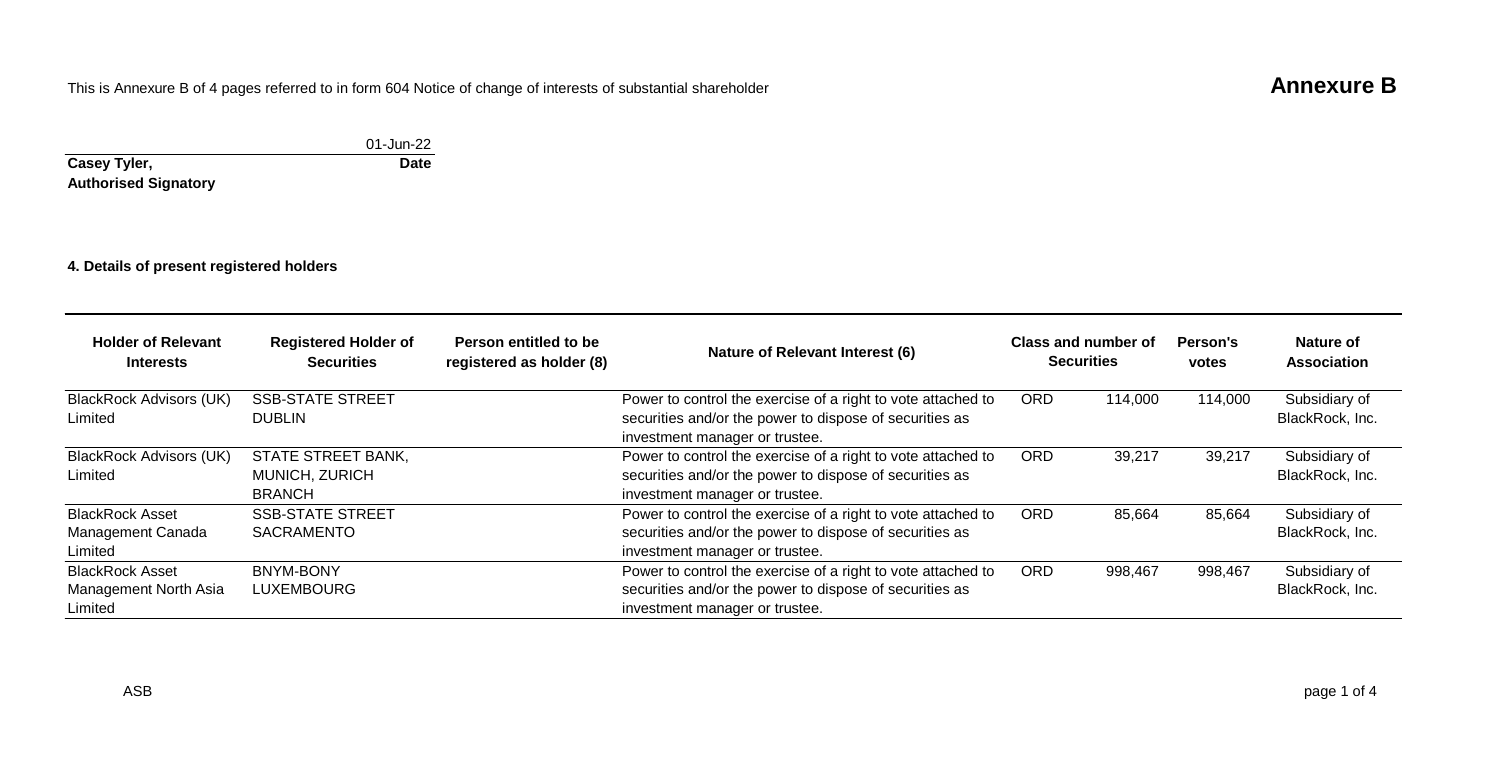| <b>Holder of Relevant</b><br><b>Interests</b>                            | <b>Registered Holder of</b><br><b>Securities</b>                           | Class and number of<br>Person entitled to be<br>Nature of Relevant Interest (6)<br><b>Securities</b><br>registered as holder (8) |                                                                                                                                                           | Person's<br>votes | Nature of<br>Association |           |                                  |
|--------------------------------------------------------------------------|----------------------------------------------------------------------------|----------------------------------------------------------------------------------------------------------------------------------|-----------------------------------------------------------------------------------------------------------------------------------------------------------|-------------------|--------------------------|-----------|----------------------------------|
| <b>BLACKROCK FINANCIAL</b><br>MANAGEMENT, INC.                           | <b>BBH-BROWN BROTHERS</b><br><b>HARRIMAN &amp; CO - NEW</b><br><b>YORK</b> |                                                                                                                                  | Power to control the exercise of a right to vote attached to<br>securities and/or the power to dispose of securities as<br>investment manager or trustee. | <b>ORD</b>        | 680                      | 680       | Subsidiary of<br>BlackRock, Inc. |
| <b>BlackRock Fund Advisors</b>                                           | <b>SSB-STATE STREET</b><br><b>BANK, BOSTON</b>                             |                                                                                                                                  | Power to control the exercise of a right to vote attached to<br>securities and/or the power to dispose of securities as<br>investment manager or trustee. | <b>ORD</b>        | 50,480                   | 50,480    | Subsidiary of<br>BlackRock, Inc. |
| <b>BlackRock Fund Advisors</b>                                           | <b>SSB-STATE STREET</b><br><b>SACRAMENTO</b>                               |                                                                                                                                  | Power to control the exercise of a right to vote attached to<br>securities and/or the power to dispose of securities as<br>investment manager or trustee. | <b>ORD</b>        | 4,208,108                | 4,208,108 | Subsidiary of<br>BlackRock, Inc. |
| <b>BlackRock Institutional</b><br>Trust Company, National<br>Association | <b>BNYM-THE BANK OF</b><br><b>NEW YORK</b>                                 |                                                                                                                                  | Power to control the exercise of a right to vote attached to<br>securities and/or the power to dispose of securities as<br>investment manager or trustee. | <b>ORD</b>        | 178,831                  | 178,831   | Subsidiary of<br>BlackRock, Inc. |
| <b>BlackRock Institutional</b><br>Trust Company, National<br>Association | JPM-JP MORGAN CHASE -<br><b>NEW YORK</b>                                   |                                                                                                                                  | Power to control the exercise of a right to vote attached to<br>securities and/or the power to dispose of securities as<br>investment manager or trustee. | <b>ORD</b>        | 1,704,754                | 1,704,754 | Subsidiary of<br>BlackRock, Inc. |
| <b>BlackRock Institutional</b><br>Trust Company, National<br>Association | <b>SSB-SSB NEW YORK</b><br><b>INSTITUTIONAL</b>                            |                                                                                                                                  | Power to control the exercise of a right to vote attached to<br>securities and/or the power to dispose of securities as<br>investment manager or trustee. | <b>ORD</b>        | 4.477                    | 4.477     | Subsidiary of<br>BlackRock, Inc. |
| <b>BlackRock Investment</b><br>Management (Australia)<br>Limited         | <b>BNP-BNP PARIBAS</b><br><b>AUSTRALIA - COGENT</b>                        |                                                                                                                                  | Power to control the exercise of a right to vote attached to<br>securities and/or the power to dispose of securities as<br>investment manager or trustee. | <b>ORD</b>        | 2,020,097                | 2,020,097 | Subsidiary of<br>BlackRock, Inc. |
| <b>BlackRock Investment</b><br>Management (Australia)<br>Limited         | <b>BOA-MERRILL LYNCH</b><br>INTL PRIME BROKER -<br><b>NEW YORK</b>         |                                                                                                                                  | Power to control the exercise of a right to vote attached to<br>securities and/or the power to dispose of securities as<br>investment manager or trustee. | <b>ORD</b>        | 205.766                  | 205,766   | Subsidiary of<br>BlackRock, Inc. |
| <b>BlackRock Investment</b><br>Management (Australia)<br>Limited         | <b>HSBC-HSBC SYDNEY</b>                                                    |                                                                                                                                  | Power to control the exercise of a right to vote attached to<br>securities and/or the power to dispose of securities as<br>investment manager or trustee. | <b>ORD</b>        | 517,178                  | 517,178   | Subsidiary of<br>BlackRock, Inc. |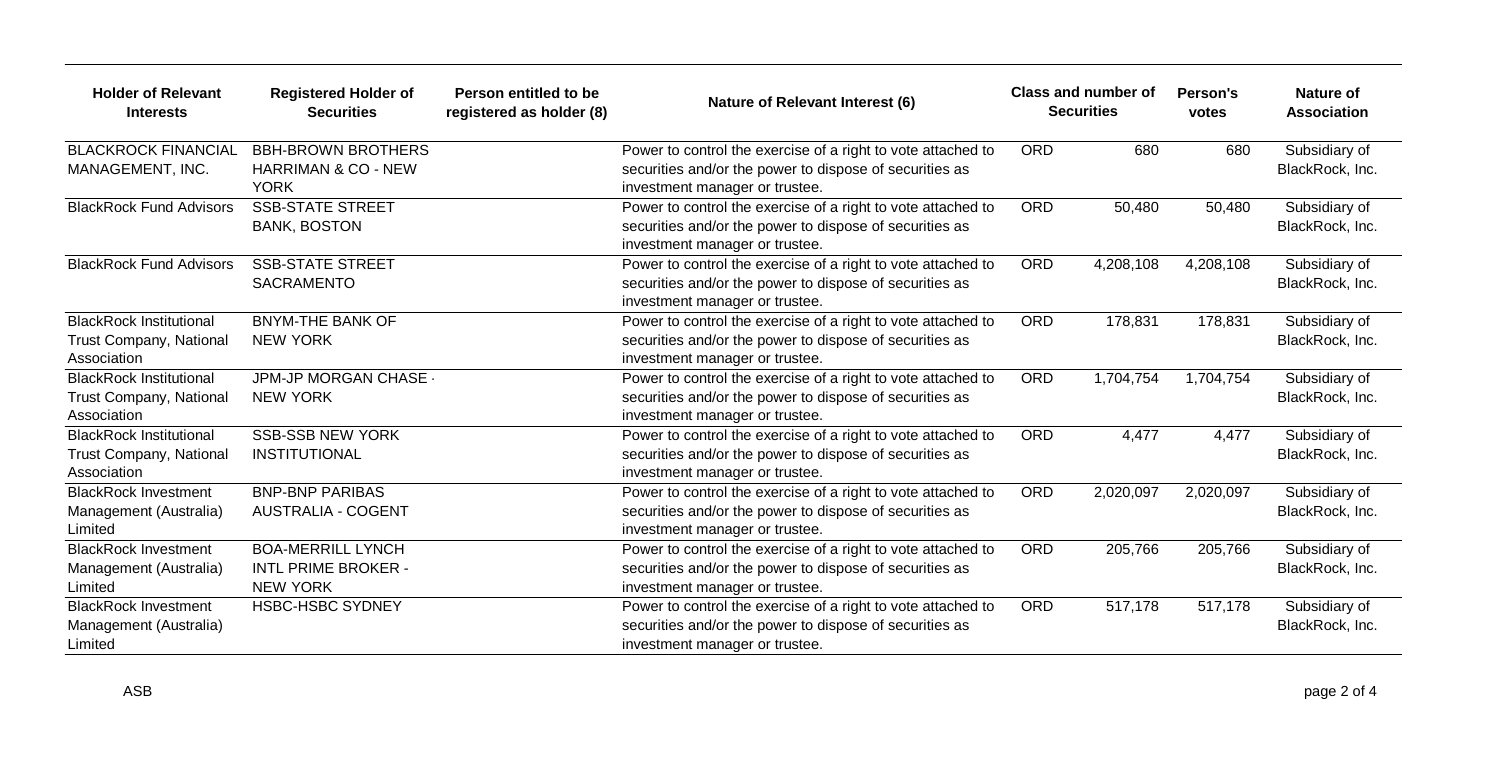| <b>Holder of Relevant</b><br><b>Interests</b>                    | <b>Registered Holder of</b><br><b>Securities</b>                           | Person entitled to be<br>registered as holder (8) | Nature of Relevant Interest (6)                                                                                                                           |            | Class and number of<br><b>Securities</b> | Person's<br>votes | Nature of<br><b>Association</b>  |
|------------------------------------------------------------------|----------------------------------------------------------------------------|---------------------------------------------------|-----------------------------------------------------------------------------------------------------------------------------------------------------------|------------|------------------------------------------|-------------------|----------------------------------|
| <b>BlackRock Investment</b><br>Management (Australia)<br>Limited | JPM-JPM CHASE -<br><b>SYDNEY</b>                                           |                                                   | Power to control the exercise of a right to vote attached to<br>securities and/or the power to dispose of securities as<br>investment manager or trustee. | <b>ORD</b> | 5,883,631                                | 5,883,631         | Subsidiary of<br>BlackRock, Inc. |
| <b>BlackRock Investment</b><br>Management (Australia)<br>Limited | <b>NAB-NATIONAL</b><br><b>AUSTRALIA BANK</b><br><b>LIMITED - MELBOURNE</b> |                                                   | Power to control the exercise of a right to vote attached to<br>securities and/or the power to dispose of securities as<br>investment manager or trustee. | <b>ORD</b> | 981.342                                  | 981,342           | Subsidiary of<br>BlackRock, Inc. |
| <b>BlackRock Investment</b><br>Management (Australia)<br>Limited | Northern Trust Singapore                                                   |                                                   | Power to control the exercise of a right to vote attached to<br>securities and/or the power to dispose of securities as<br>investment manager or trustee. | <b>ORD</b> | 181,607                                  | 181,607           | Subsidiary of<br>BlackRock, Inc. |
| <b>BlackRock Investment</b><br>Management (UK) Limited           | <b>BNYM-BANK OF NY</b><br><b>BRUS</b>                                      |                                                   | Power to control the exercise of a right to vote attached to<br>securities and/or the power to dispose of securities as<br>investment manager or trustee. | <b>ORD</b> | 202,698                                  | 202,698           | Subsidiary of<br>BlackRock, Inc. |
| <b>BlackRock Investment</b><br>Management (UK) Limited           | <b>BNYM-BONY EUROPE -</b><br><b>LONDON</b>                                 |                                                   | Power to control the exercise of a right to vote attached to<br>securities and/or the power to dispose of securities as<br>investment manager or trustee. | <b>ORD</b> | 483.020                                  | 483,020           | Subsidiary of<br>BlackRock, Inc. |
| <b>BlackRock Investment</b><br>Management (UK) Limited           | <b>CITI-CITIBANK</b><br><b>INTERNATIONAL PLC</b><br>(LUXEMBOURG BRANCH     |                                                   | Power to control the exercise of a right to vote attached to<br>securities and/or the power to dispose of securities as<br>investment manager or trustee. | <b>ORD</b> | 24,870                                   | 24,870            | Subsidiary of<br>BlackRock, Inc. |
| <b>BlackRock Investment</b><br>Management (UK) Limited           | NT-NORTHERN TRUST<br>UK.                                                   |                                                   | Power to control the exercise of a right to vote attached to<br>securities and/or the power to dispose of securities as<br>investment manager or trustee. | <b>ORD</b> | 43,220                                   | 43,220            | Subsidiary of<br>BlackRock, Inc. |
| <b>BlackRock Investment</b><br>Management (UK) Limited           | <b>SSB-STATE STREET</b><br><b>LONDON</b>                                   |                                                   | Power to control the exercise of a right to vote attached to<br>securities and/or the power to dispose of securities as<br>investment manager or trustee. | <b>ORD</b> | 45.500                                   | 45,500            | Subsidiary of<br>BlackRock, Inc. |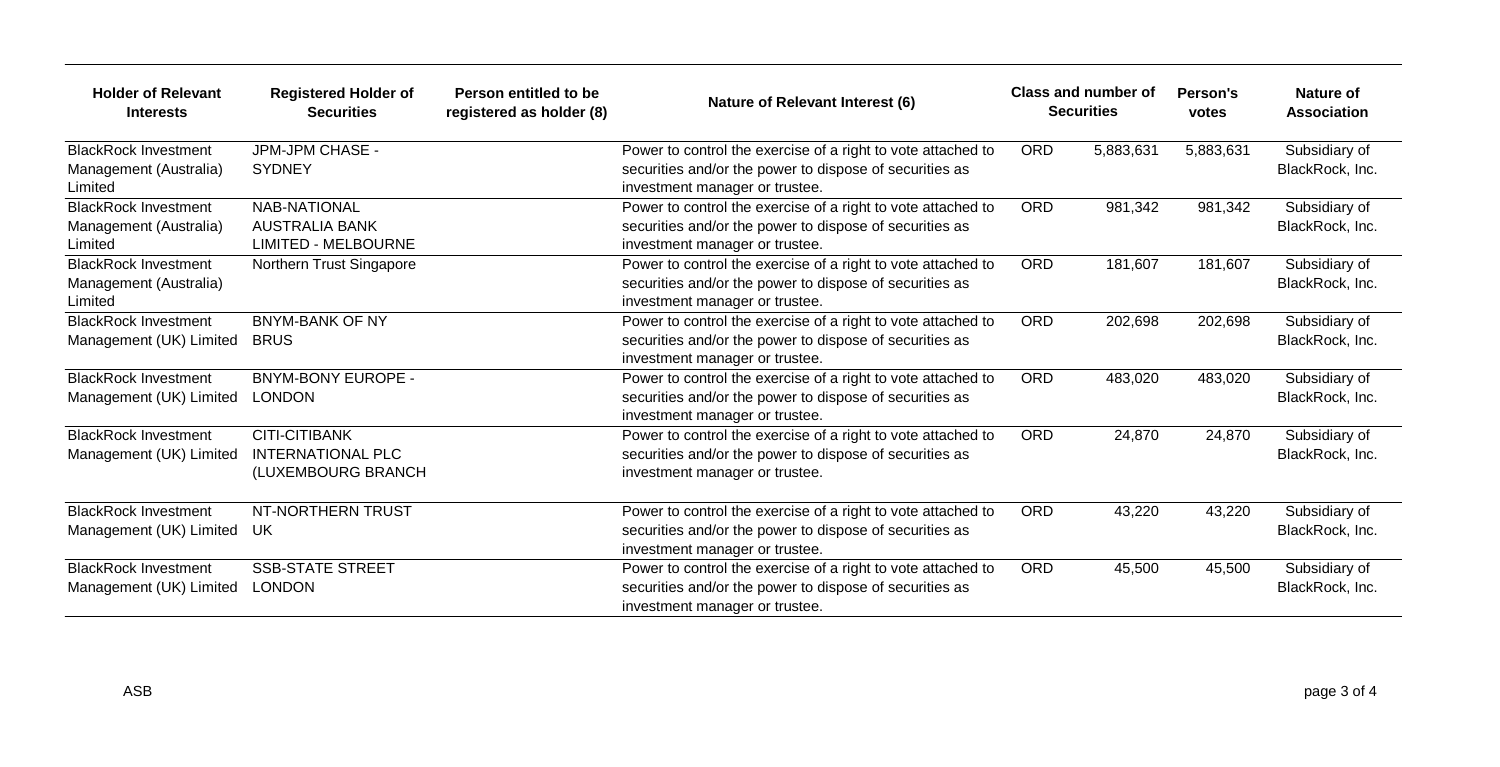| <b>Holder of Relevant</b><br><b>Interests</b>                    | <b>Registered Holder of</b><br><b>Securities</b> | Person entitled to be<br>registered as holder (8) | Nature of Relevant Interest (6)                                                                                                                                     |     | <b>Class and number of</b><br><b>Securities</b> | Person's<br>votes | Nature of<br>Association         |
|------------------------------------------------------------------|--------------------------------------------------|---------------------------------------------------|---------------------------------------------------------------------------------------------------------------------------------------------------------------------|-----|-------------------------------------------------|-------------------|----------------------------------|
| <b>BlackRock Investment</b><br>Management (Australia)<br>Limited | JPM-JPM CHASE -<br>SYDNEY                        |                                                   | Power to control the exercise of a right to vote attached to<br>securities and/or the power to dispose of securities held in<br>its capacity as responsible entity. | ORD | 665,825                                         | 665,825           | Subsidiary of<br>BlackRock, Inc. |